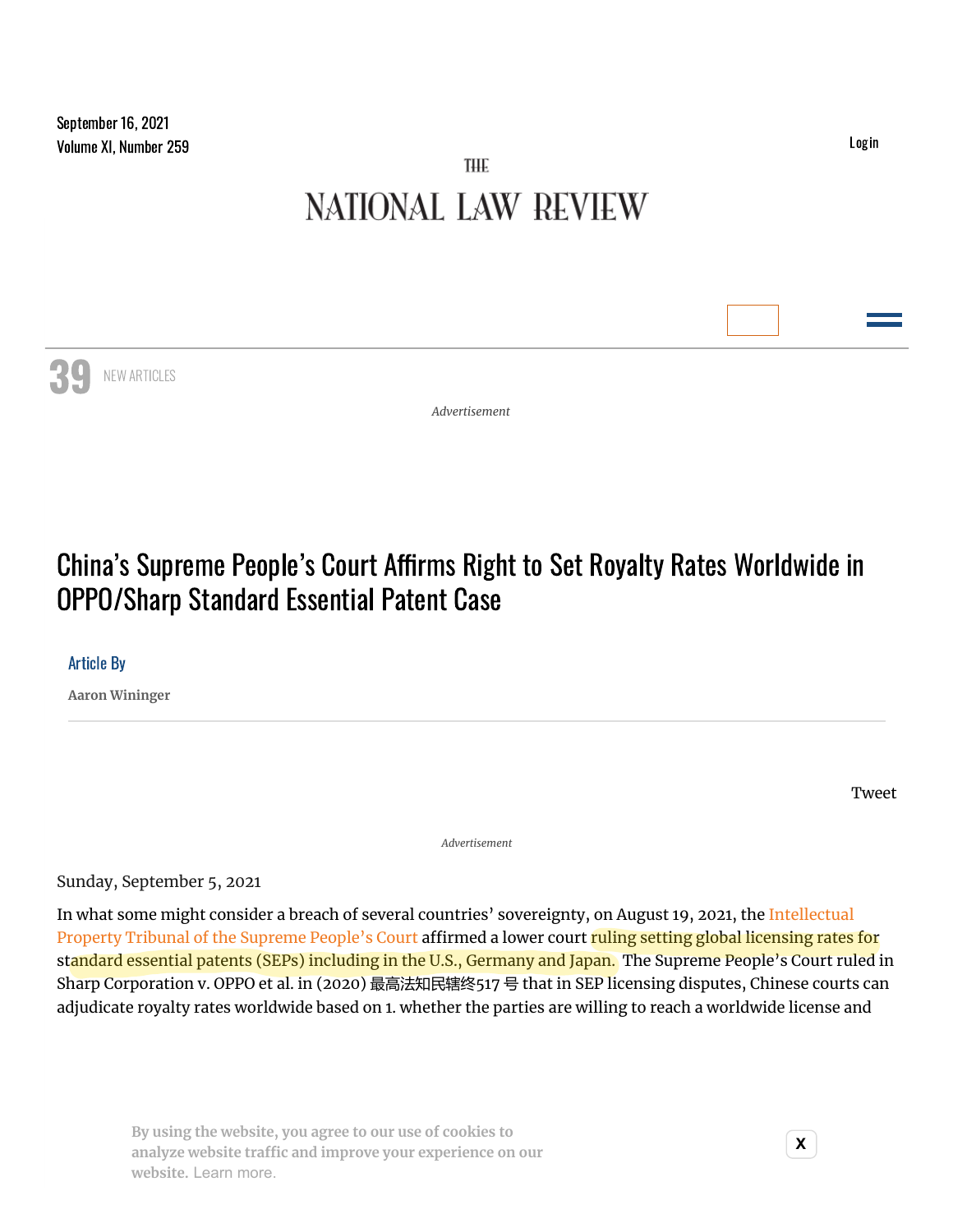have negotiated this; and 2. there is a close nexus to China.



On July 10, 2018, Sharp sent a licensing letter to OPPO listing SEPs for 3G, 4G, WiFi, and HEVC standards and in February 2019 held licensing talks in Shenzhen, China with OPPO seeking to license OPPO worldwide. Then, from January through April 2020, Sharp filed patent infringement lawsuits against OPPO entities in Japan, Germany, and Taiwan Island for infringing WiFi and LTE technology patents. On March 25, 2020, OPPO filed a lawsuit seeking a ruling that 1. Sharp violated Fair and Reasonable Non-Discriminatory (FRAND) licensing obligations; 2. the Court should set a global royalty rate for the SEPs; and 3. Sharp should pay compensation of 30 million RMB due to violation of FRAND obligations. The Court of First Instance ruled in favor of OPPO and set worldwide licensing rates for the SEPs.

## **On Appeal, the Supreme People's Court considered the following factors:**

1. The scope of the parties' willingness when negotiating the licensing of the SEPs involved.

During the negotiation of the standard-essential patent license involved in this case, the overall preferred structure of the license proposed by Sharp Co., Ltd. is a 5-year license for 3G, 4G, WiFi and HEVC SEPs, and the scope of the license is a *global* non-exclusive license.

2 . The country and distribution ratio of the standard-essential patent rights involved in the licensing negotiation.

According to the preliminary evidence provided by the parties, there are many standard-essential patents involved in this case, most of which are Chinese patents, but there are also patents from the United States, Japan and other countries.

3. The main place of implementation or source of revenue for the SEPs.

The main place of business of OPPO Company and OPPO Shenzhen Company is in China, and the manufacturing place and main sales area of the smart terminal products involved in the case are in China. As of December 31, 2019, OPPO's sales in China accounted for 71. 08% of total sales, sales in Europe accounted for 0.21%, and sales in Japan accounted for 0.07%. Based on the analysis of the above data, the proportion of sales of OPPO's smart terminal products in China is much higher than that of other countries such as Germany and Japan.

4. The place of negotiation for patent license of the parties.

OPPO and Sharp have conducted license negotiations in Shenzhen, Guangdong Province, where the OPPO Shenzhen company is located.

5. The location of the property that is available for seizure or enforcement by the parties.

OPPO Company and OPPO Shenzhen Company, which are the parties requesting the patent license, have assets available for seizure or enforcement in China.

The Supreme People's Court reasoned, **× analyze website traffic and improve your ex[perie](https://publir.com/)nce on our By using the website, you agree to our use of cookies to website.** Learn more.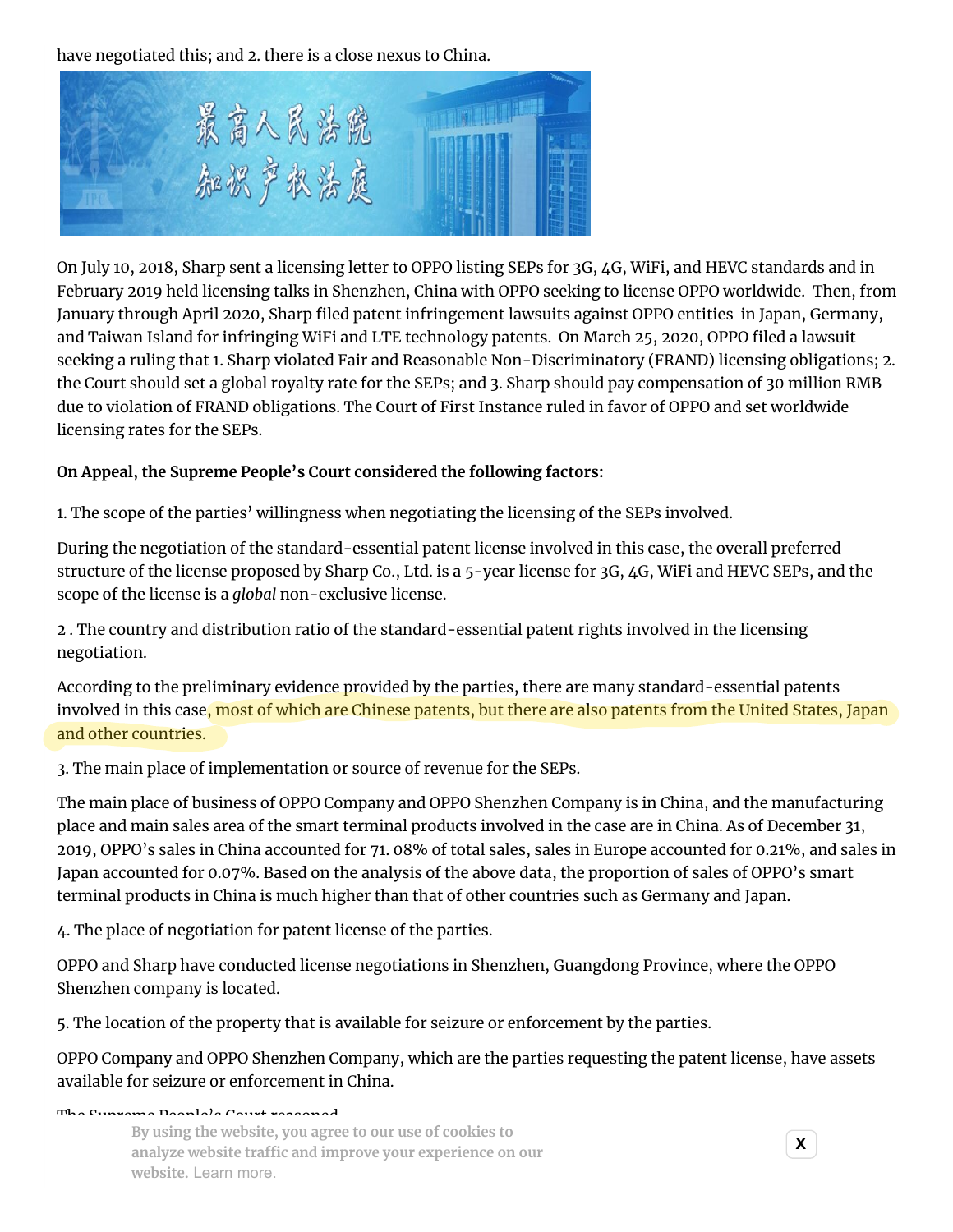Based on the above facts, it can be seen that, first of all, the parties in this case have the willingness to reach a global license for the standard essential patents involved, and have conducted licensing negotiations on this…. Secondly, the standard-essential patent licensing dispute in this case is obviously more closely related to China. The specific manifestations are as follows: In this case, most of the standard-essential patents involved in the licensing negotiations of the parties are Chinese patents; China is the main place of implementation, main place of business or main source of revenue for the implementers of the involved standard-essential patents; China is the party's patent licensing negotiation place; China is also the location of where property that can be seized or enforced by the requesting party is located.

A full copy of the ruling (Chinese only) is available here (2020) [最高法知民辖终](http://www.chinaiplawupdate.com/wp-content/uploads/2021/09/2020-%E6%9C%80%E9%AB%98%E6%B3%95%E7%9F%A5%E6%B0%91%E8%BE%96%E7%BB%88517-%E5%8F%B7.pdf)517 号 courtesy of 知识产权进行时.

This decisions follows prior Chinese rulings awarding anti-suit injunctions preventing the enforcement of foreign rulings against Chinese companies, such as the Huawei – Conversant patent litigation in Germany. As summarized by the Supreme People's Court in their Top 10 IP Cases of 2020 [Release](https://www.chinaiplawupdate.com/2021/05/chinas-supreme-peoples-court-releases-top-10-intellectual-property-cases-in-chinese-courts-in-2020/):

2. Wireless communication standard-essential patent "injunction" case:

 Huawei Technologies Co., Ltd., Huawei Terminal Co., Ltd., Huawei Software Technology Co., Ltd. and Conversant Wireless Licensing Co., Ltd. confirmed non-infringement of patent rights and standard-essential patent licensing disputes (最高人民法院(2019)最高法知民终732、733、734号之一 民事裁定书]

 [Summary of the case] In January 2018, Huawei Technologies Co., Ltd., Huawei Terminal Co., Ltd., and Huawei Software Technology Co., Ltd. (hereinafter collectively referred to as Huawei) filed a lawsuit in this case with the Nanjing Intermediate People's Court of Jiangsu Province, requesting confirmation that they did not infringe Conversant's three Chinese patent rights and requested confirmation of the licensing rate of standard essential patents in China. In April 2018, in order to counteract Huawei's lawsuit in this case, Conversant filed a patent infringement lawsuit in the court of Düsseldorf, Germany, requesting an order for Huawei to stop the infringement and compensate for the losses. On September 16, 2019, the court of first instance decided to determine the license fee rate for the standard essential patents involved for Huawei, its Chinese affiliates, and Conversant. Conversant refused to accept the judgment of the first instance and appealed to the Supreme People's Court. During the second instance consideration of the Supreme People's Court, on August 27, 2020, the German court made a first-instance verdict that Huawei and its German affiliates infringed Conversant's European patents, and ordered Huawei and its German affiliates to cease infringement, destroy and recall infringing products, etc. The judgment can be temporarily enforced after Conversant provides a guarantee of 2.4 million euros. The judgment found that Conversant's offer of standard essential patent license rates to Huawei did not violate the principle of fairness, reasonableness, and non-discrimination (FRAND). The standard-essential patent license rate of the multi-mode 2G/3G/4G mobile terminal products in the aforementioned offer of Conversant is approximately 18.3 times of the Chinese standard-essential patent license rate determined in the first-instance judgment. On the same day, Huawei filed an application for an injunction to the Supreme People's Court, requesting that Conversant be prohibited from applying for enforcement of the German court's judgment before the Supreme People's Court makes its final judgment. The Supreme People's Court issued an injunction on the basis of requiring Huawei to provide guarantees, that is, Conversant shall not apply for the execution of the above-mentioned German judgment before the final judgment of the Supreme People's Court. In case of violation of this ruling, a daily fine of RMB 1 million shall be imposed from the date of violation, cumulatively on a daily basis. The

ruling was served on the same day. Conversant filed a request for reconsideration during the  $\mathbf{y}$  dsing the website, you agree to our use of cookies to  $\mathbf{x}$ website. Learn more. **By using the website, you agree to our use of cookies to**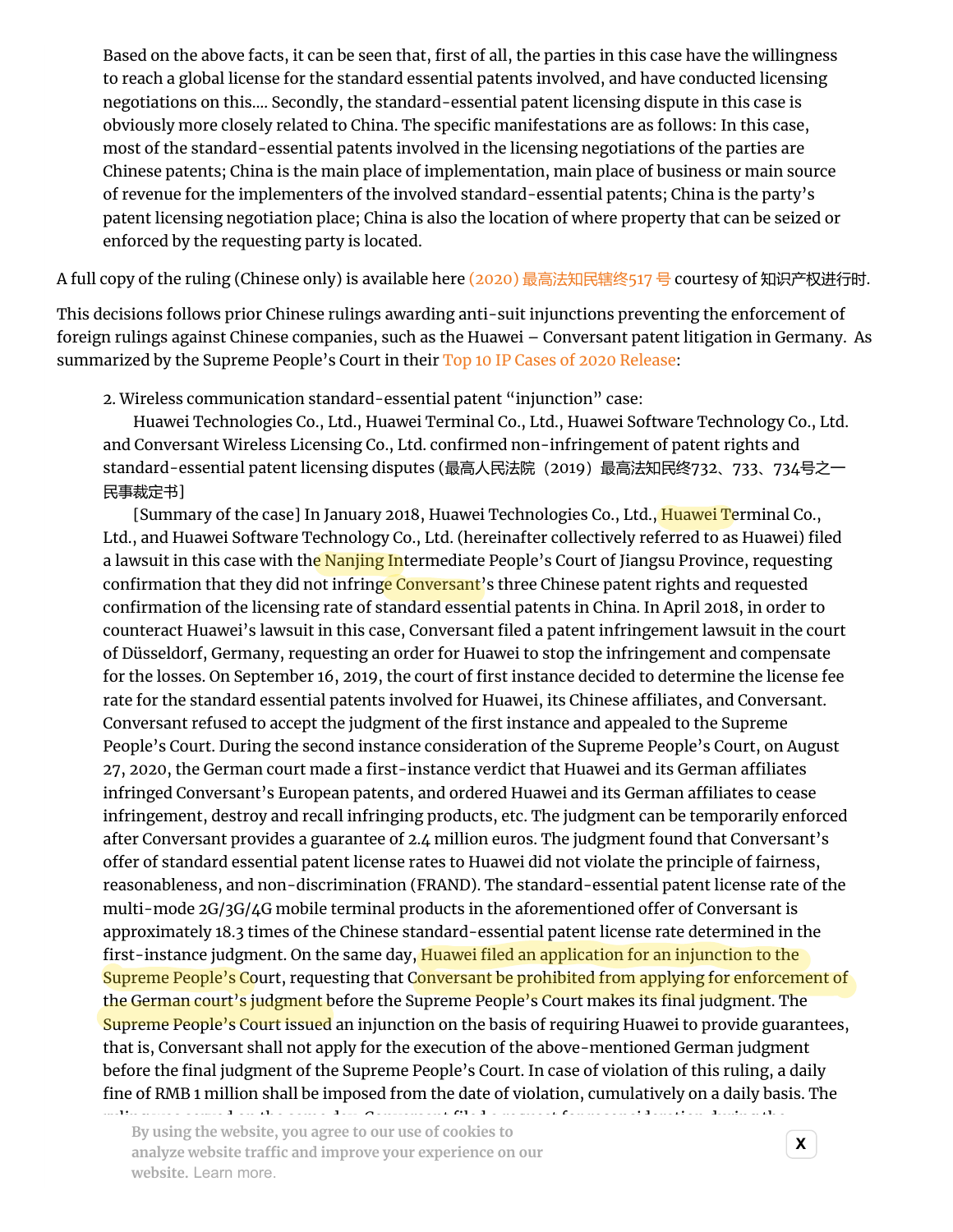[Typical Significance] This case is the first injunction ruling with the nature of an "anti-suit" order" in an intellectual property lawsuit in China. It clarifies the necessity, degree of damage, adaptability, and suitability that should be considered when adopting injunctions that prohibit applications for enforcement of judgments of extraterritorial courts. Public interest and international comity factors, etc., and for the first time explored as well as the daily fines system, and initially established the judicial practice path of China's "anti-suit injunction". The ruling in this case led the parties to finally reach a global settlement agreement, ended parallel litigation in many countries around the world, and achieved good legal and social effects.

It is important to note though that China's courts aren't the only ones setting worldwide rates. In 2020, the UK Supreme Court ruled that their courts had the power to set [worldwide](https://www.supremecourt.uk/cases/uksc-2018-0214.html) royalty rates for SEPs in Unwired Planet v. Huawei, a point OPPO raised in the appeal.

The opinions expressed, if any, are those of the authors and do not necessarily reflect the views of Schweqman, Lundberq & Woessner, P.A., any other of its lawyers, its clients, or any of its or their respective affiliates.

© 2021 Schwegman, Lundberg & Woessner, P.A. All Rights Reserved.

National Law Review, Volume XI, Number 248

### [PRINTER-FRIENDLY](https://www.natlawreview.com/print/article/china-s-supreme-people-s-court-affirms-right-to-set-royalty-rates-worldwide) EMAIL THIS [ARTICLE](https://www.natlawreview.com/printmail/article/china-s-supreme-people-s-court-affirms-right-to-set-royalty-rates-worldwide) [DOWNLOAD](https://www.natlawreview.com/printpdf/155852) PDF REPRINTS & [PERMISSIONS](https://www.natlawreview.com/reprints-and-permissions)

*Advertisement*

*Advertisement*

## RELATED LEGAL HEADLINES

[Designing Around a Monopoly: the Public Interest Dispute between Qualcomm and Apple Takes a](https://www.natlawreview.com/article/designing-around-monopoly-public-interest-dispute-between-qualcomm-and-apple-takes) New Turn

*By [Michael](https://www.natlawreview.com/author/michael-t-renaud) T. Renaud*

## [Judge allows Chinese Company to view American Company's Trade Secrets in Hong Kong as Part of](https://www.natlawreview.com/article/judge-allows-chinese-company-to-view-american-company-s-trade-secrets-hong-kong-part) Groundbreaking DOJ Litigation

*By [Jacob](https://www.natlawreview.com/author/jacob-j-pritt) J. Pritt*

[How to Expedite Prosecution Before the Chinese Patent Office](https://www.natlawreview.com/article/how-to-expedite-prosecution-chinese-patent-office) *By [Thomas](https://www.natlawreview.com/author/thomas-miller-0) A. Miller*

CFIUS Filing: Zhejiang Youchuang Venture Capital Investment, Shaoxing City Keqiao District [Paradise Silicon Intelligent Robot Industrial Investment Partnership, and EKSO Bionics Holdings](https://www.natlawreview.com/article/cfius-filing-zhejiang-youchuang-venture-capital-investment-shaoxing-city-keqiao) *By [International](https://www.natlawreview.com/author/international-trade-practice-squire-patton-boggs) Trade Practice at Squire Patton Boggs*

*Advertisement*

TRENDING LEGAL ANALYSIS

## [NIST on Track to Release Draft Security Criteria for Consumer IoT Products](https://www.natlawreview.com/article/nist-track-to-release-draft-security-criteria-consumer-iot-products)

*By Keller and Heckman LLP*

## [U.S. House Committee Votes to Create New FTC Privacy Bureau and Appropriate \\$1...](https://www.natlawreview.com/article/us-house-committee-votes-to-create-new-ftc-privacy-bureau-and-appropriate-1-billion)

*By Hunton Andrews Kurth*

[Sixth Circuit: It's a Go on Plaintiff's Claims Despite Arbitration Clause](https://www.natlawreview.com/article/sixth-circuit-it-s-go-plaintiff-s-claims-despite-arbitration-clause) **By using the website, you agree to our use of cookies to** *By McDermott Will & Emery* **× analyze website traffic and improve your ex[perie](https://publir.com/)nce on our website.** Learn more.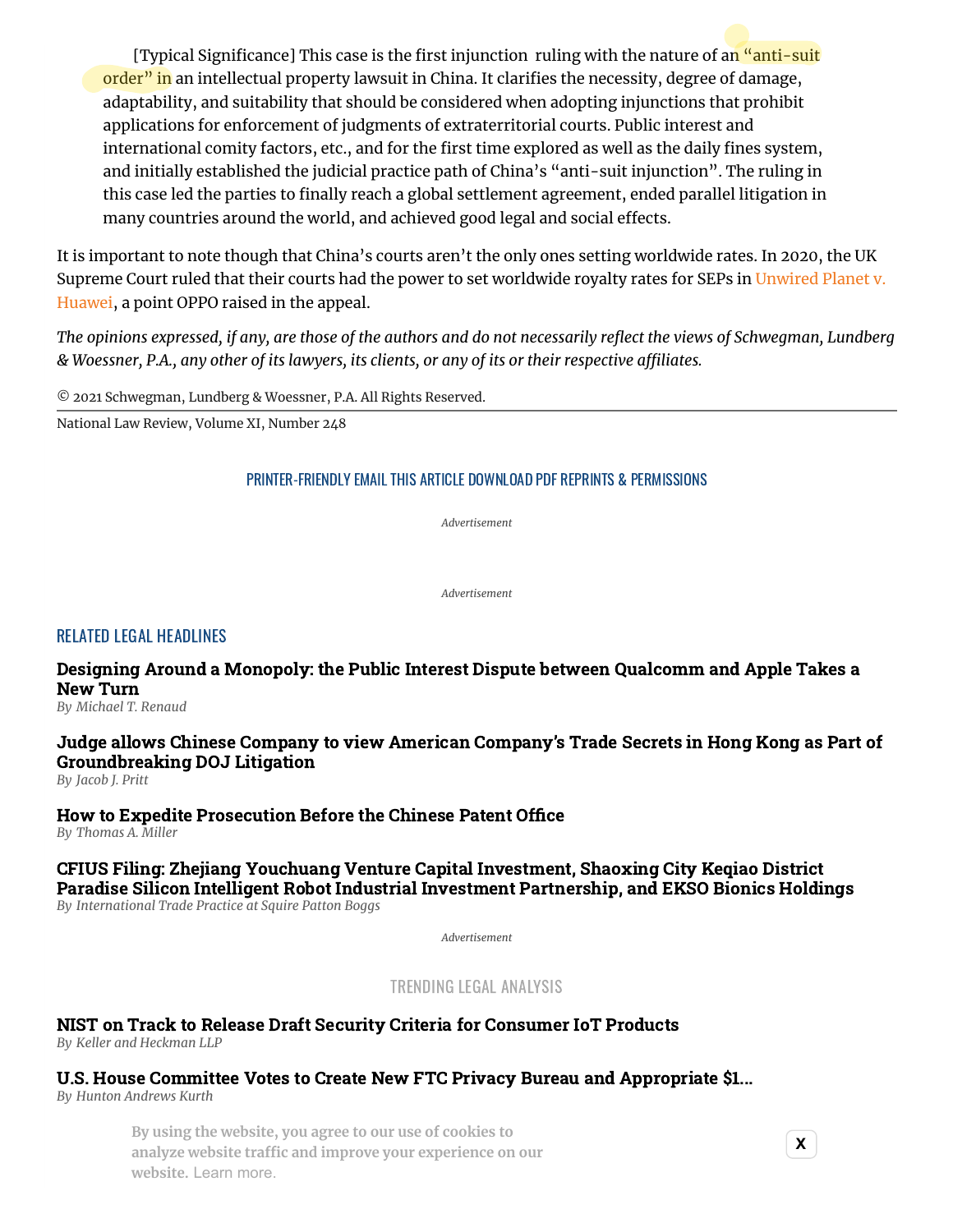## [Macron Bonus: What's New for 2021](https://www.natlawreview.com/article/macron-bonus-what-s-new-2021)

*By K&L Gates*

*Advertisement*

*Advertisement*

*Advertisement*

*Advertisement*

**× analyze website traffic and improve your ex[perie](https://publir.com/)nce on our By using the website, you agree to our use of cookies to website.** Learn more.